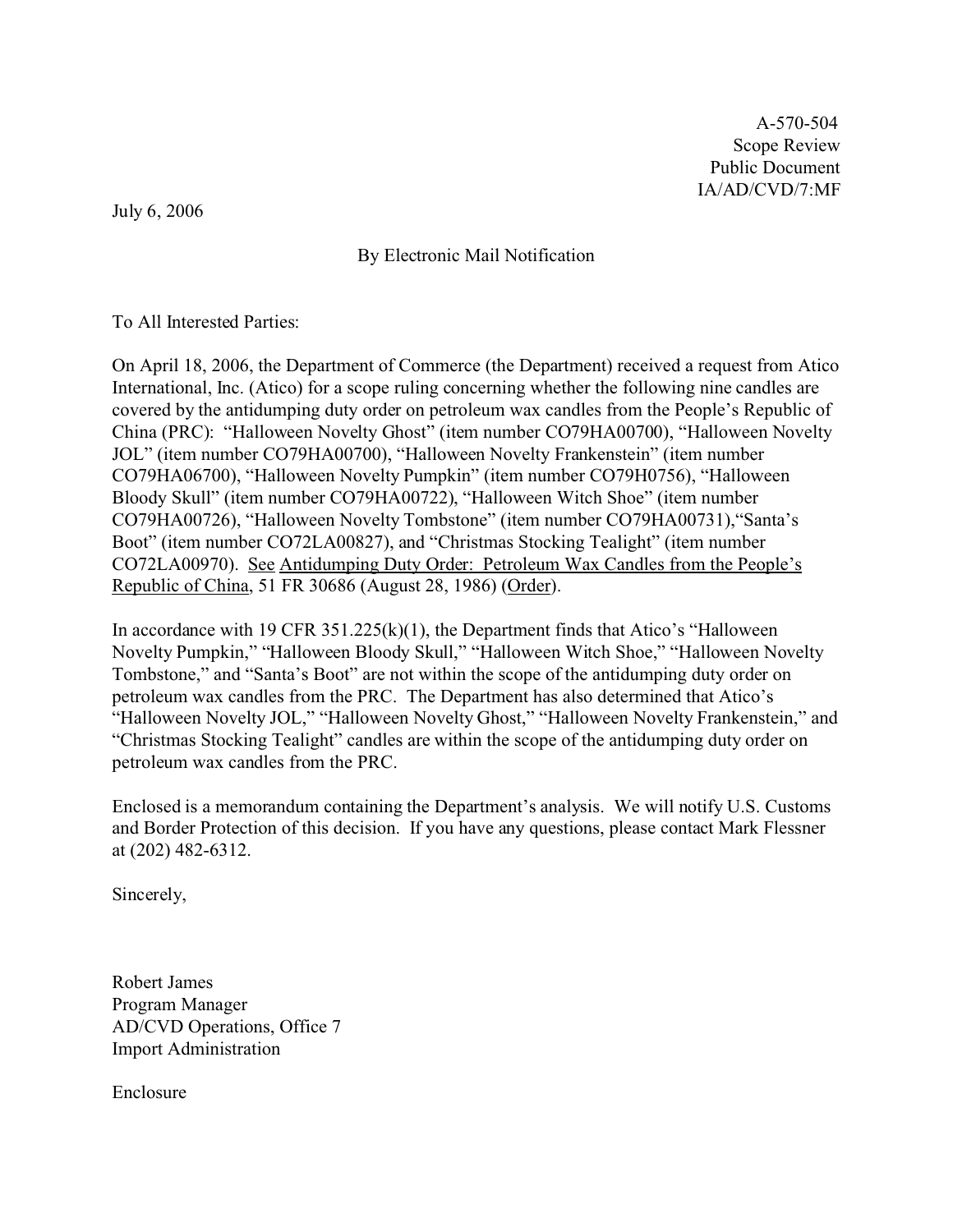A-570-504 Scope Review Public Document IA/AD/CVD/7:MF

| <b>MEMORANDUM FOR:</b> | Stephen J. Claeys<br>Deputy Assistant Secretary<br>for Import Administration                                                                         |
|------------------------|------------------------------------------------------------------------------------------------------------------------------------------------------|
| FROM:                  | Richard Weible<br>Office Director<br>AD/CVD Operations, Office 7                                                                                     |
| <b>SUBJECT:</b>        | Final Scope Ruling: Antidumping Duty Order on Petroleum Wax<br>Candles From the People's Republic of China (A-570-504);<br>Atico International, Inc. |

#### **Summary**

On April 18, 2006, the Department of Commerce (the Department) received a request from Atico International, Inc. (Atico) for a scope ruling concerning whether the following nine candles are covered by the antidumping duty order on petroleum wax candles from the People's Republic of China (PRC): "Halloween Novelty Ghost" (item number CO79HA00700), "Halloween Novelty JOL" (item number CO79HA00700), "Halloween Novelty Frankenstein" (item number CO79HA06700), "Halloween Novelty Pumpkin" (item number CO79H0756), "Halloween Bloody Skull" (item number CO79HA00722), "Halloween Witch Shoe" (item number CO79HA00726), "Halloween Novelty Tombstone" (item number CO79HA00731),"Santa's Boot" (item number CO72LA00827), and "Christmas Stocking Tealight" (item number CO72LA00970). See Antidumping Duty Order: Petroleum Wax Candles from the People's Republic of China, 51 FR 30686 (August 28, 1986) (Order).

In accordance with 19 CFR  $351.225(k)(1)$ , the Department finds that Atico's "Halloween" Novelty Pumpkin," "Halloween Bloody Skull," "Halloween Witch Shoe," "Halloween Novelty Tombstone," and "Santa's Boot" are not within the scope of the antidumping duty order on petroleum wax candles from the PRC. The Department has also determined that Atico's "Halloween Novelty JOL," "Halloween Novelty Ghost," "Halloween Novelty Frankenstein," and "Christmas Stocking Tealight," candles are within the scope of the antidumping duty order on petroleum wax candles from the PRC.<sup>1</sup>

 $<sup>1</sup>$  The Department has developed an internet web site that allows interested parties to access prior scope</sup> determinations regarding the Order. This web site lists all scope determinations from 1991 to the present. It can be accessed at [http://ia.ita.doc.gov/download/candles-prc-scope/index,](http://ia.ita.doc.gov/download/candles-prc-scope/,) and will be updated periodically to include newly issued scope determinations.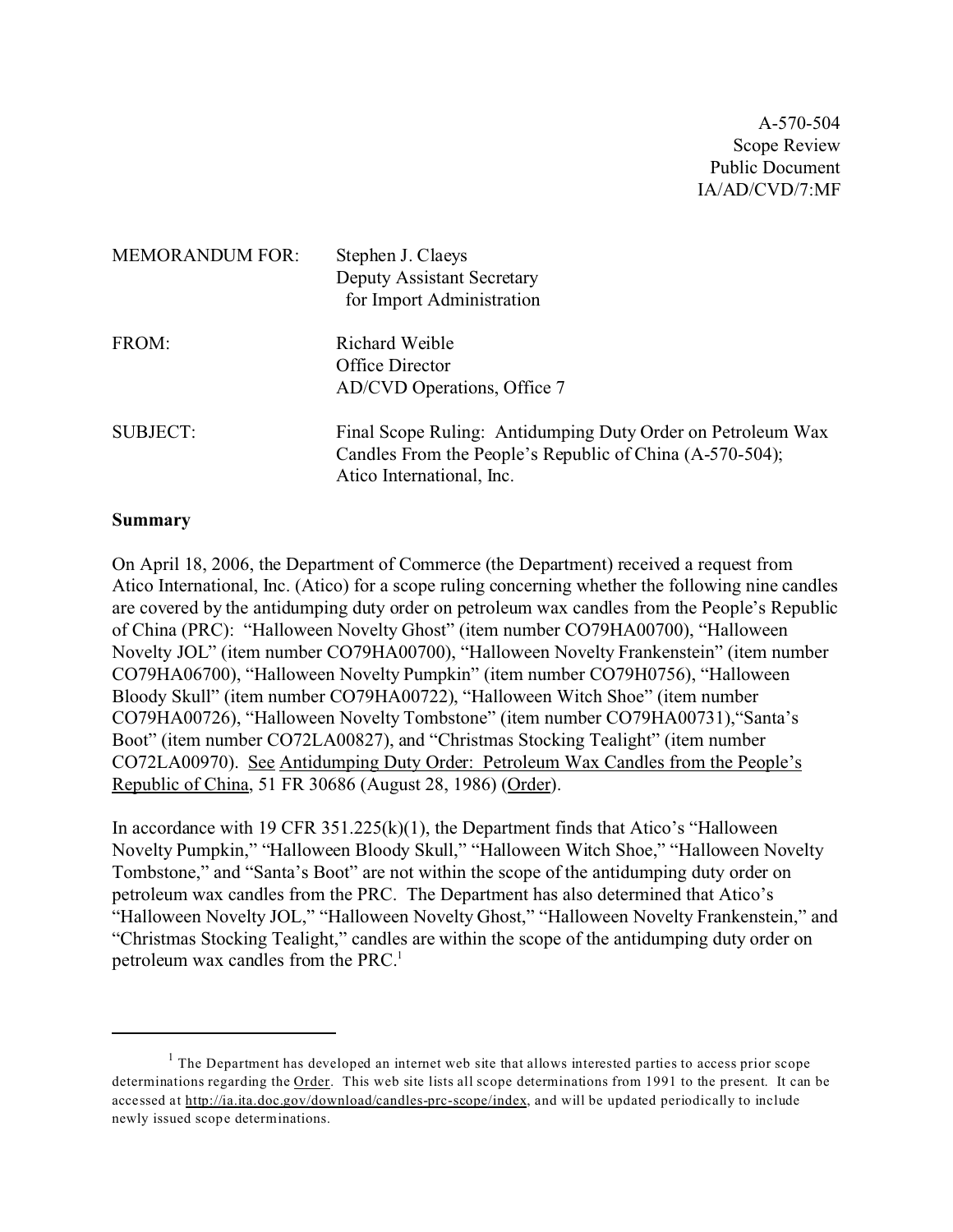## **Background**

On April 18, 2006, the Department received a letter from Atico requesting a scope ruling on the nine types of candles mentioned above. The National Candle Association (the NCA) did not submit comments on Atico's scope ruling request.

#### **Atico Scope Request**

#### **a. Product Descriptions**

Atico states all nine of its candles are novelty candles designed specifically for use "in connection" with either Halloween or Christmas (Atico April 18, 2006, letter (Atico Request) at 2). Atico has provided the following descriptions of its candles:

#### **"Halloween Novelty JOL", "Halloween Novelty Ghost", and "Halloween Novelty Frankenstein" (item number CO79HA00700)**

Atico describes the "Halloween Novelty JOL" as an "orange pumpkin with a black jack o' lantern face cut out." (Atico Request at 2.) The "Halloween Novelty Ghost" is described by Atico as a "2 1/8 inch object identifiable as a ghost." Id. Atico further describes the "Halloween" Novelty Frankenstein" as "a 1 3/4 inch Frankenstein monster with scratches on his forehead, reminiscent of the lightening that struck him and turned him into a monster." Id. (The "Halloween Novelty JOL", "Halloween Novelty Ghost", and "Halloween Novelty Frankenstein" candles are all designated under the same item number.) Atico argues that "[t]he design and shape" of the ghost, jack o' lantern or frankenstein combined with its coloring scheme specifically associate these candles with Halloween." Id, at 2-3.

## **"Halloween Novelty Pumpkin" (item number CO79H0756)**

Atico describes this candle as a "3 1/8 by 3 by 3.5 inch orange pumpkin with a black jack o' lantern face cut out." (Atico Request at 6.) Atico argues that the orange and black colors are "specifically associated with Halloween," and that this candle is only "sold and intended to be used in conjunction with the Halloween holiday." Id.

## "**Halloween Bloody Skull" Candle (item number CO79HA00722)**

Atico describes this candle as a "4 by 5.75 by 5 inch" candle shaped in the form of a human skull. Id. When lit, Atico indicates that "red wax drops down the skull, which is reminiscent of a bloody skull." Id.

## "**Halloween Witch Shoe" (item number Co79HA00726)**

Atico describes this candle as "a 1 7/8 by 1 3/8 inch orange and black shoe, with yellow stars, typically worn by a witch and therefore specifically associated with the festivities of Halloween." (Atico Request at 7.)

## **"Halloween Tombstone" Candle (item number Co79HA00731)**

Atico describes this candle as 3.75 by 1.5 x 5 inch in dimension "with a flying bat over the letters R.I.P." Id. Atico asserts that "the tombstone is recognizable from all angles, and the bat and R.I.P. combined with the tombstone are associated with the festivities of Halloween." Id.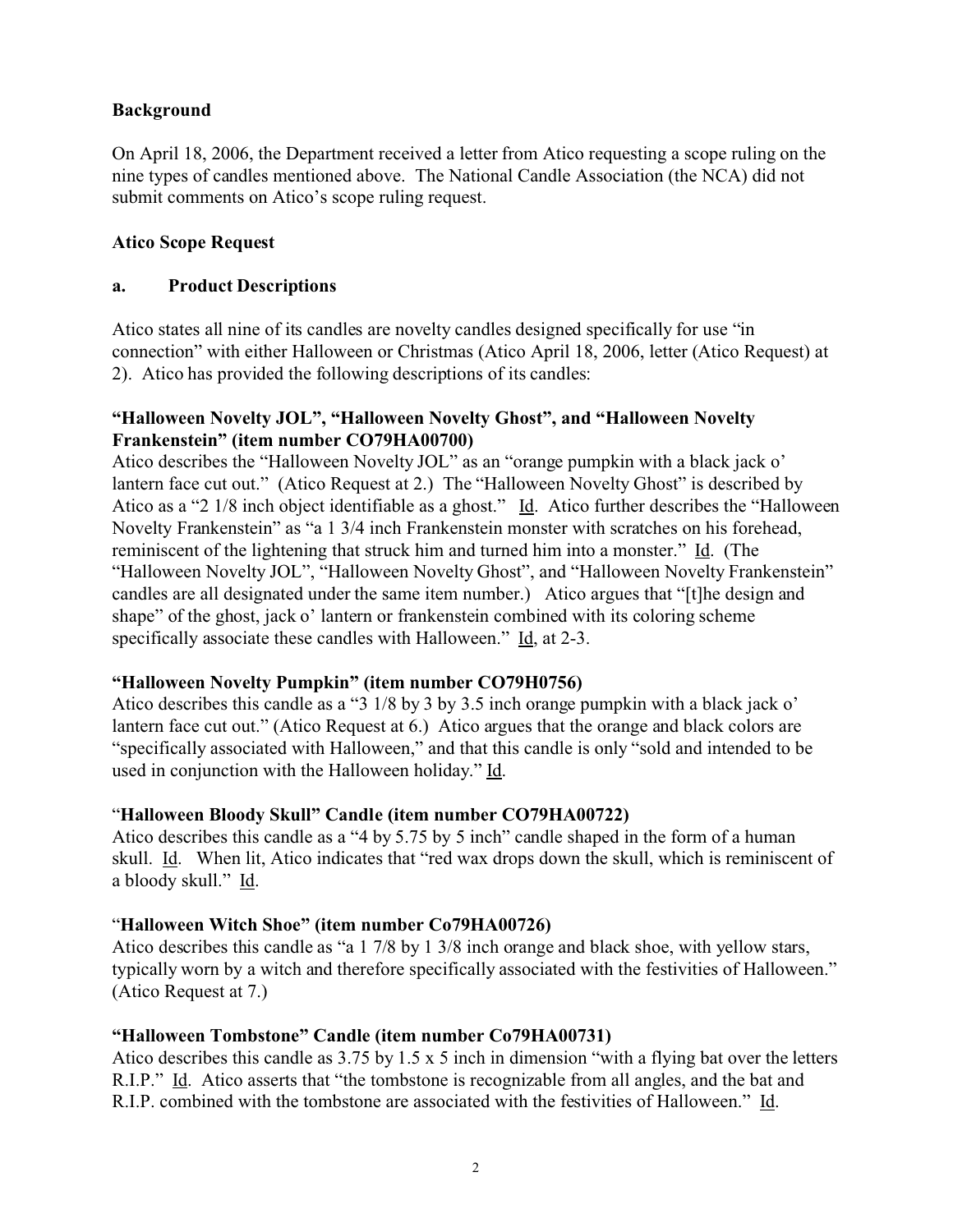#### **"Santa's Boot Candle" (item number C072LA00827)**

Atico describes this candle as "a 4 by 6 by 7 inch red boot typically worn by Santa during the Christmas holiday." (Atico Request at 7.) Atico asserts that "the candle is reminiscent of Santa and specifically associated with the Christmas holiday." Id.

#### **"Christmas Stocking Tealight" (item number C072LA00970)**

Atico describes this four piece set of candles as "red green gold and silver Christmas stocking candles." Id. Atico asserts that the "colors and shape specifically resemble the Christmas holiday."

#### **b. Scope Request**

Atico argues that all nine of its candles fall outside the scope of the order because they are in the shape of identifiable objects and because the candles are designed for use specifically during the Halloween or Christmas season. Atico presented samples and photographs to the Department of each of the nine candles that are the subject to its scope-ruling request.

Atico cites to the "Final Scope Ruling, JC Penney Purchasing Corp," November 9, 2001, (JC Penny Ruling) which notes that the Department in the past has determined that "ghost and witch designs are specific to Halloween." Moreover, Atico notes that in Final Scope Ruling, Meijer Inc., October 14, 1999, the Department indicated that orange and black are typically colors associated with Halloween.

## **Legal Framework**

The regulations governing the Department's antidumping scope determinations are found at 19 CFR 351.225. On matters concerning the scope of an antidumping duty order, the Department first examines the descriptions of the merchandise contained in the petition, the initial investigation, and the determinations of the Secretary (including prior scope determinations) and the U.S. International Trade Commission (ITC). This determination may take place with or without a formal inquiry. If the Department determines that these descriptions are dispositive of the matter, the Department will issue a final scope ruling as to whether or not the subject merchandise is covered by the order. See 19 CFR 351.225(k)(1).

Conversely, where the descriptions of the merchandise are not dispositive, the Department will consider the five additional factors set forth at 19 CFR 351.225(k)(2). These criteria are: (1) the physical characteristics of the merchandise; (2) the expectations of the ultimate purchasers; (3) the ultimate use of the product; (4) the channels of trade in which the product is sold; and (5) the manner in which the product is advertised and displayed. The determination as to which analytical framework is most appropriate in any given scope inquiry is made on a case-by-case basis after consideration of all evidence before the Department.

In the instant case, the Department has evaluated Atico's request in accordance with 19 CFR  $351.225(k)(1)$  and finds the descriptions of the products contained in the petition, the initial investigation, and the determinations of the Secretary (including prior scope determinations) and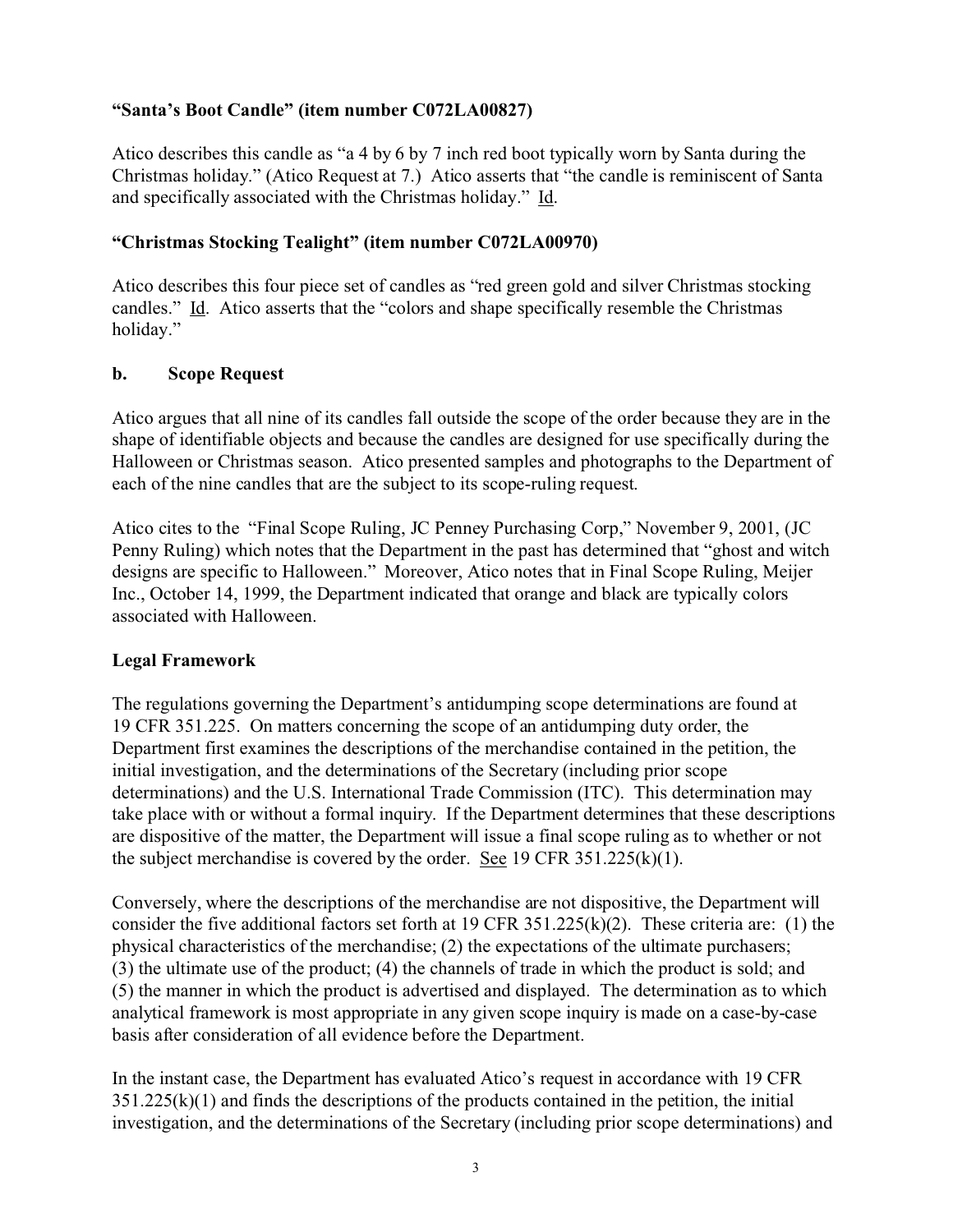the ITC are dispositive with respect to all of the candles referenced in Atico's April 18, 2006, scope request. Therefore, the Department finds it unnecessary to consider the additional factors set forth at 19 CFR 351.225(k)(2).

Documents and parts thereof from the underlying investigation that the Department deemed relevant to this scope ruling were made part of the record of this determination and are referenced herein. Documents that neither the Department nor the parties placed on the record do not constitute part of the administrative record for this scope determination.

In its petition of September 4, 1985, the NCA requested that the investigation cover:

[c]andles [which] are made from petroleum wax and contain fiber or paper-cored wicks. They are sold in the following shapes: tapers, spirals, and straight-sided dinner candles; rounds, columns, pillars; votives; and various wax-filled containers. These candles may be scented or unscented ... and are generally used by retail consumers in the home or yard for decorative or lighting purposes.

See Antidumping Petition (September 4, 1985) at 7.

The Department defined the scope of the investigation in its notice of initiation. This scope language carried forward without change through the preliminary and final determinations of sales at less than fair value and the eventual antidumping duty order:

[c]ertain scented or unscented petroleum wax candles made from petroleum wax and having fiber or paper-cored wicks. They are sold in the following shapes: tapers, spirals, and straight-sided dinner candles; rounds, columns, pillars, votives; and various wax-filled containers.

See Petroleum Wax Candles from the People's Republic of China: Initiation of Antidumping Duty Investigation, 50 FR 39743 (September 30, 1985); Petroleum Wax Candles from the People's Republic of China: Preliminary Determination of Sales at Less Than Fair Value, 51 FR 6016 (February 19, 1986); Petroleum Wax Candles from the People's Republic of China: Final Determination of Sales at Less Than Fair Value, 51 FR 25085 (July 10, 1986) (Final Determination); and Order, 51 FR 30686 (August 28, 1986).

The ITC adopted a similar definition of the "like product" subject to its determinations, noting the investigations did not include "birthday, birthday numeral and figurine type candles." See Candles from the People's Republic of China: Determination of the Commission in Investigation No. 731-TA-282 (Final), Publication 1888 (August 1986) (ITC Determination), at 4, note 5, and A-2.

Also of relevance to the present scope inquiry are the Department's instructions to the U.S. Customs Service (now renamed U.S. Customs and Border Protection (CBP)) (see Letter from the Director, Office of Compliance, to Burditt, Bowles & Radzius, Ltd., July 13, 1987) (CBP Notice) issued in connection with a July 1987 scope determination concerning an exception from the Order for novelty candles, which state: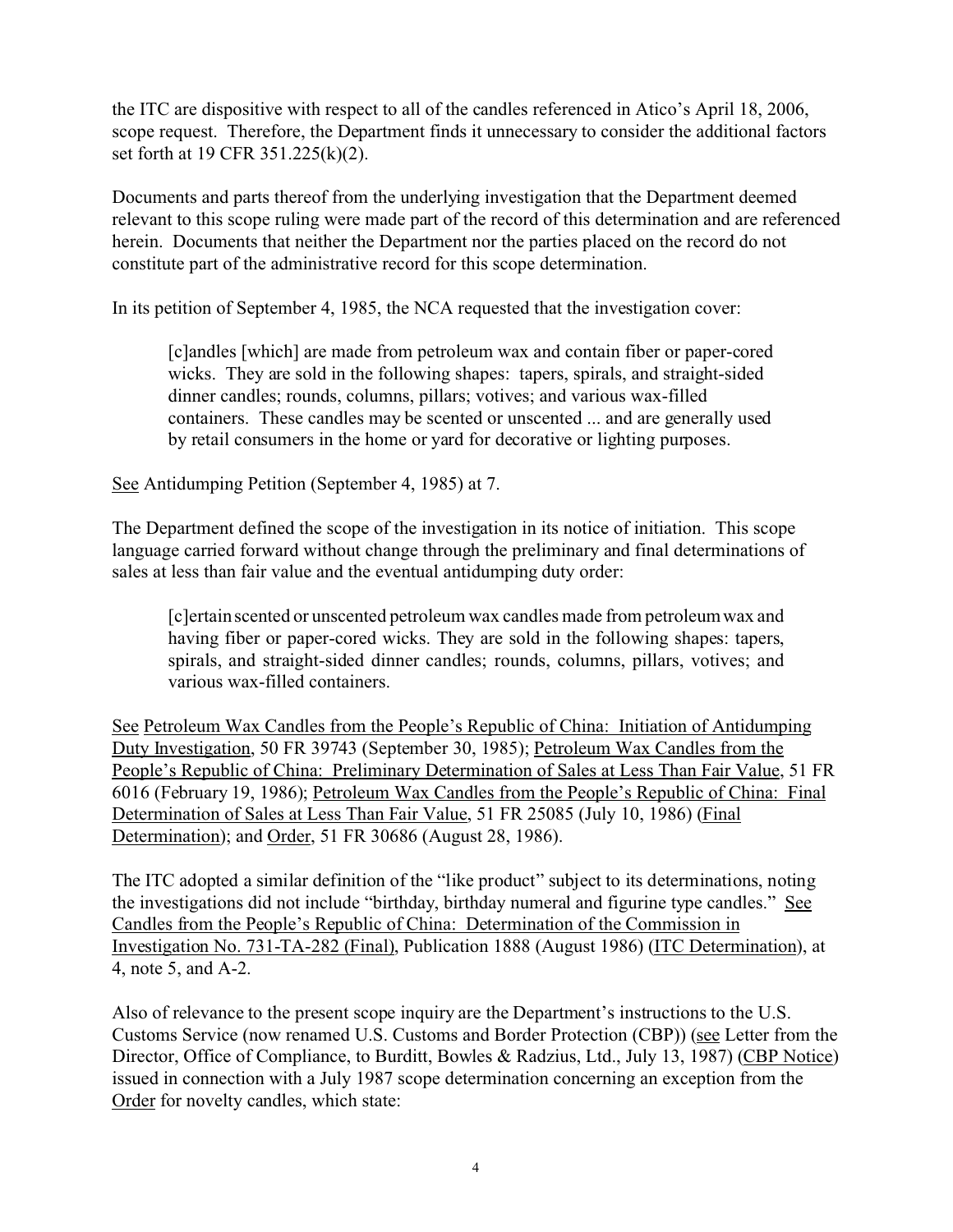The Department of Commerce has determined that certain novelty candles, such as Christmas novelty candles, are not within the scope of the antidumping duty order on petroleum-wax candles from the People's Republic of China (PRC). Christmas novelty candles are candles specially designed for use only in connection with the Christmas holiday season. This use is clearly indicated by Christmas scenes and symbols depicted in the candle design. Other novelty candles not within the scope of the order include candles having scenes or symbols of other occasions (e.g., religious holidays or special events) depicted in their designs, figurine candles, and candles shaped in the form of identifiable objects (*e.g.*, animals or numerals).

#### See CBP Notice (emphasis added).

In November 2001, the Department changed its practice on the issue of candle shapes. (See JC Penny Ruling.) In this ruling, the Department reviewed the text of the scope of the Order, beginning with the first sentence of the scope which covers "[c]ertain scented or unscented petroleum wax candles made from petroleum wax and having fiber or paper-cored wicks." See Order. The text following this broad inclusive sentence provides a list of shapes; this list is not modified by any express words of exclusivity. The result of our prior practice of not including within the scope of the Order candles of a shape other than those specifically listed in the Order was inconsistent with the fact that the candles were "scented or unscented petroleum wax candles made from petroleum wax and having fiber or paper-cored wicks."<sup>2</sup> In the JC Penney Ruling, the Department determined to revise this practice because it had the effect of narrowing the broad coverage of the first sentence of the Order's scope. The list of shapes in the second sentence of the Order's scope does not provide a textual basis for such a narrowing of the coverage of the first sentence of the Order's scope. Accordingly, to give full effect to the first sentence of the inclusive language of the scope, the Department now will normally evaluate whether candles of a shape not listed by the inclusive language of the Order's scope are scented or unscented petroleum wax candles made from petroleum wax and having fiber or paper-cored wicks.

This approach of evaluating such candles in light of the entire text of the Order's scope is in keeping with the opinion of the Court of International Trade (CIT), noting that a better approach in scope rulings is to avoid subjective issues of intent and, instead, to look to the petition's language to determine whether the class or kind of merchandise at issue was expressly included. Duferco Steel, Inc. v. United States, 146 F. Supp. 2d 913 (May 29, 2001) (Duferco Steel). Such an approach is a departure from past CIT precedent that required the Department to give ample deference to the petitioner's intent when examining a petition's description of the subject merchandise. See, e.g., Torrington Co. v. United States, 995 F. Supp. 117, 121 (CIT 1998).

Although the specific scope decision in Duferco Steel has been overturned by the United States Court of Appeals of the Federal Circuit (Federal Circuit) in Duferco Steel, Inc. v. United States,

 $^2$  <u>See, e.g.</u>, Final Scope Ruling - Antidumping Duty Order on Petroleum Wax Candles From the People's Republic of China (A-570-504); Endar Corp. (January 11, 2000) (Endar Ruling) (where the Department found a "dragonfly" candle, in the shape of a rough-hewn stone with a dragonfly carved on top, not within scope because it is of a shape not listed by the scope), and Final Scope Ruling – Antidumping Duty Order on Petroleum Wax Candles From the People's Republic of China (A-570-504); American Drug Stores, Inc. (March 16, 1998) (where the Department found a sphere or ball-shaped candle not within scope because it is a shape not listed by the scope).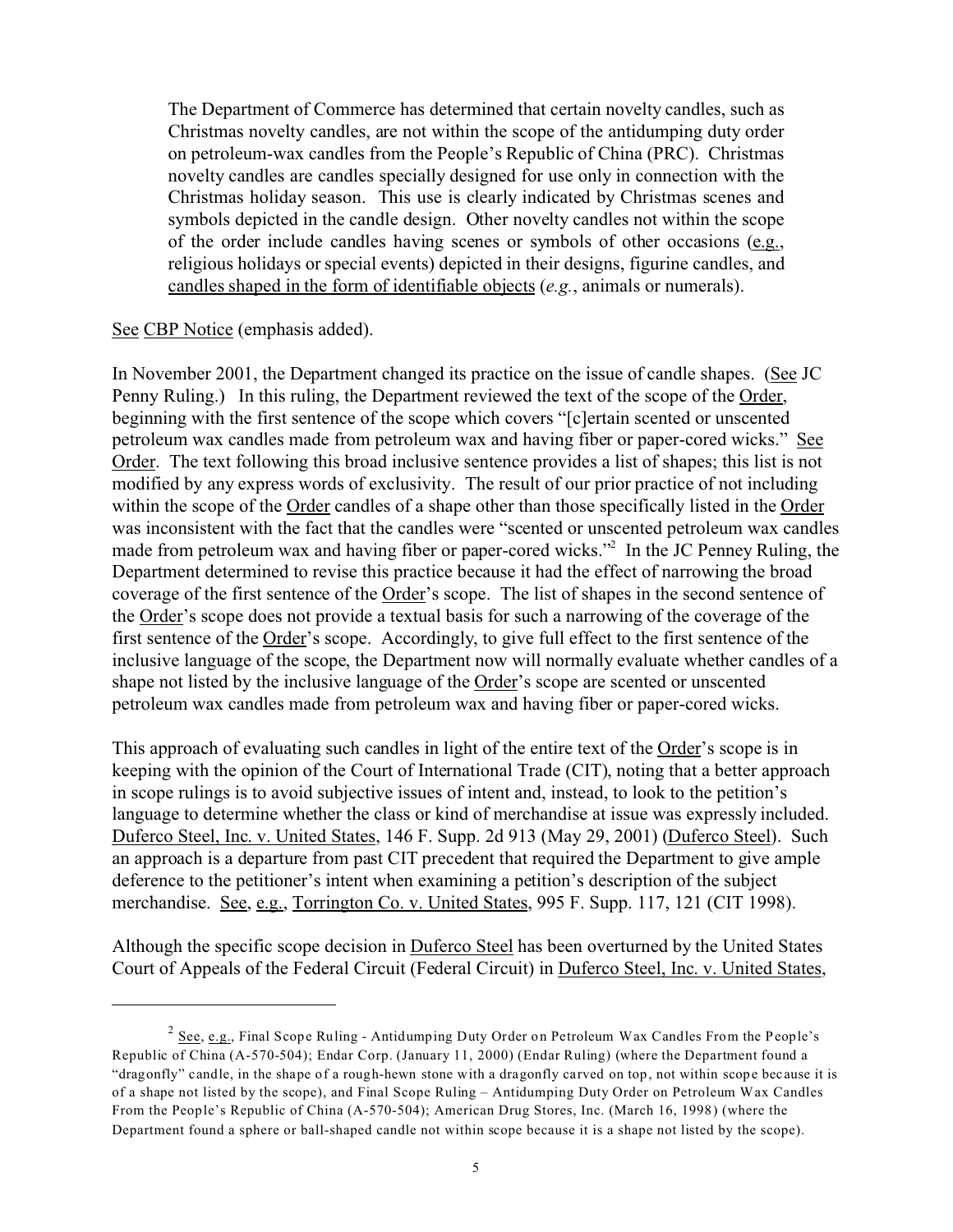296 F.3d 1087 (Fed. Cir. 2002) (Duferco Steel II), we do not believe that the Federal Circuit's decision undermines the Department's decision in the JC Penney Ruling. The plain language of the scope of the Order clearly states "[c]ertain scented or unscented petroleum wax candles made from petroleum wax and having fiber or paper-cored wicks . . . sold in the following shapes: tapers, spirals, and straight-sided dinner candles; rounds, columns, pillars, votives; and various wax-filled containers" are within the scope of the Order. Thus, the Order offers a descriptive list of the shapes of candles included within the Order, but, as the courts have recognized, there is no requirement that every product covered must be identified in the scope. More specifically, the Federal Circuit has stated "the petitions that led to the issuance of the order did not need to specifically identify the [product] in order to cover [it]; our precedent, to say nothing of the regulations, makes clear that neither a petition nor an antidumping or countervailing duty order requires that level of specificity."<sup>3</sup> The Federal Circuit further stated "[a]s a matter of law, a petition need not list the entire universe of products . . . in order [for the petition] to cover those products."<sup>4</sup> Thus, as applied to this **Order**, there is no requirement, nor is it possible, for the shapes of all of the candles to be listed.<sup>5</sup> In fact, if the list were exhaustive, there would have been no need for the Department to determine whether any other candle that was not explicitly listed as a shape in the scope of the Order is subject to the Order. However, the Department did render the narrowly constructed novelty candle exception, leaving all other petroleum wax candles from the PRC covered by the Order.

If the Department determines the candle is made from petroleum wax and has a fiber or papercored wick, but the candle possesses characteristics set out in the CBP Notice, it will not fall within the scope of the Order. In order for a candle to qualify for this exception, the characteristic which is claimed to render it a novelty candle (i.e., the shape of an identifiable object or a holiday-specific design) should be easily recognizable in order for the candle to merit not being included within the scope of the Order. Specifically, among other determining factors, the Department will examine whether the characteristic is identifiable from most angles and whether or not it is minimally decorative, e.g., small and/or singularly placed on the candle. If the identifiable object or holiday-specific design is not identifiable from most angles, or if the design or characteristic is minimally decorative, the Department may determine that the candle is included within the scope of the Order. See JC Penney Ruling; "Final Scope Ruling – Antidumping Duty Order on Petroleum Wax Candles From the People's Republic of China (A-570-504); San Francisco Candle Co." (Feb. 12, 2001) (San Francisco Candle); and Endar. If a candle does not possess the characteristics set out in the July 1987 novelty candle exception, and it is a scented or unscented candle having a fiber or paper-cored wick, the Department will determine that the candle is within the scope of the Order.

 $^{4}$  Id.

 $3$  Novosteel SA v. United States, 284 F.3d 1261, 1264 (Fed. Cir. 2002).

<sup>&</sup>lt;sup>5</sup> See Petroleum Wax Candles from China, USITC Pub. No. 3226 Investigation No. 731-TA-282 (Review) (August 1999) (USITC Pub. No. 3226), at 18 ("Candles come in a wide variety of shapes and sizes. Major U.S. candle manufacturers reportedly will offer 1,000 to 2,000 varieties of candles in their product lines.").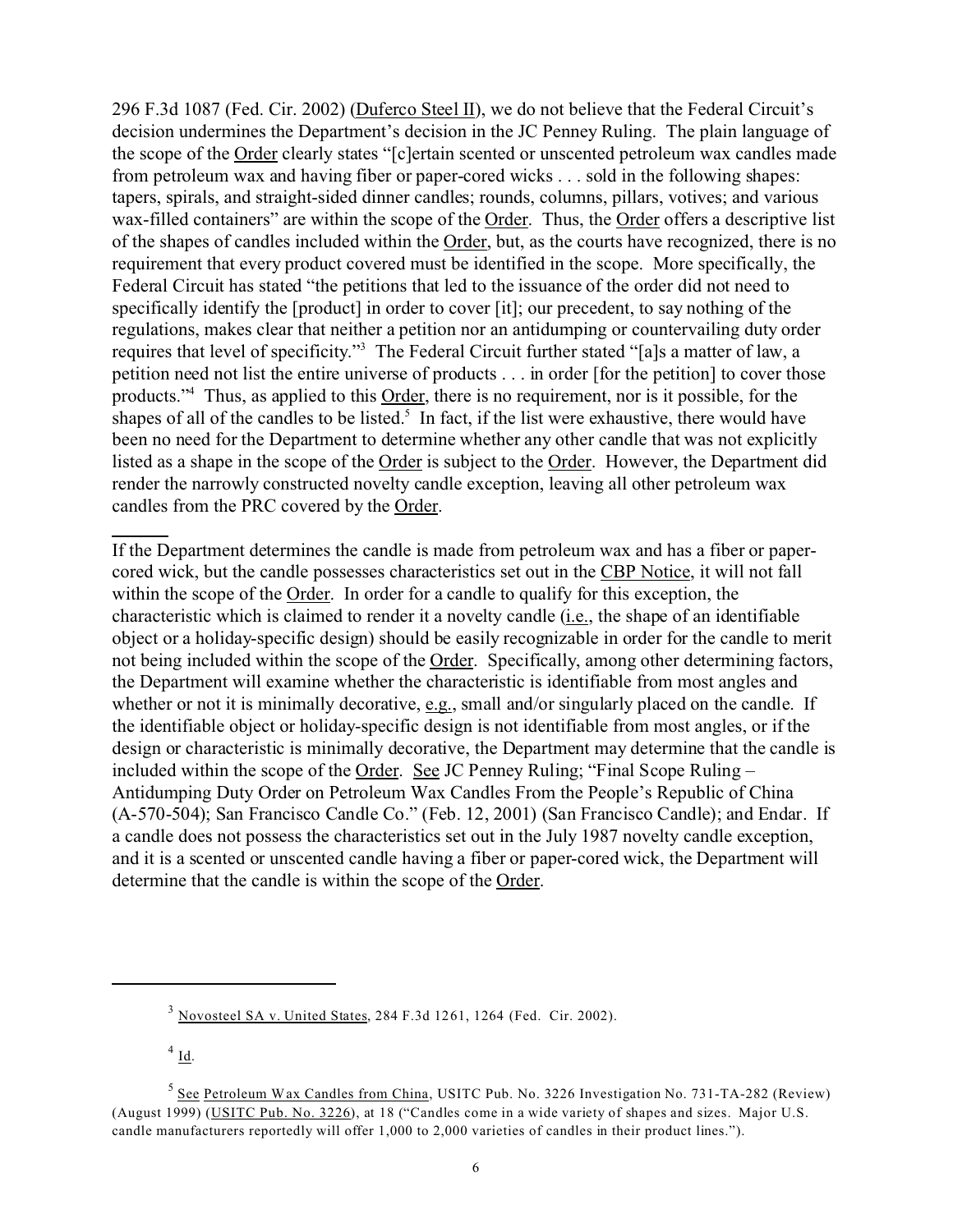#### **Analysis of Atico's Candles**

With respect to the instant scope request, the Department finds, for the reasons outlined below, that Atico's "Halloween Novelty Pumpkin," "Halloween Bloody Skull," "Halloween Witch Shoe," "Halloween Novelty Tombstone," and "Santa's Boot" are not within the scope of the antidumping duty order on petroleum wax candles from the PRC. The Department finds these candles to be identifiable objects when viewed from most angles, thereby qualifying these candles to not be included within the scope of the order pursuant to the CBP Notice. With respect to Atico's "Halloween Novelty JOL," "Halloween Novelty Ghost," "Halloween Novelty Frankenstein," and "Christmas Stocking Tealight" candles, the Department finds that when viewed from most angles the candles fail to qualify as identifiable objects pursuant to the CBP Notice. Thus, we determine Atico's "Halloween Novelty JOL," "Halloween Novelty Ghost," "Halloween Novelty Frankenstein," and "Christmas Stocking Tealight" candles are within the scope of the order. Our analysis is further described below.

## **"Halloween Novelty Pumpkin" (item number CO79H0756)**

The Department agrees with Atico that when viewed from most angles the candle is identifiable as a pumpkin and is not within the scope of the order. We examined the candle and found it to be round, orange in color, and bearing the features and shape of a pumpkin, including vertical ridges and a stem.

## **"Halloween Bloody Skull" (item number CO79HA00722)**

The Department agrees with Atico that when viewed from most angles the candle is identifiable as a human skull and is not within the scope of the order. We examined the candle and found it to be bone-colored and in the shape of a human skull, including orbital and nasal cavities. Additionally, the candle includes a mandible, teeth, and cranial sutures. The center of the candle features red wax to produce the gory effects as advertised.

## **"Halloween Witch Shoe" (item number CO79HA00726)**

The Department agrees with Atico that when viewed from most angles the candle is identifiable as a shoe and is not within the scope of the order. The candle has a sole, tongue and is recognizable as a shoe from many angles.

# "**Halloween Novelty Tombstone" (item number CO79HA00731)**

The Department agrees with Atico that when viewed from most angles the candle is identifiable as a three-dimensional tombstone and is not within the scope of the order. The candle bears a shape characteristic of a tombstone and is gray in color. Additionally, the candle features "R.I.P." in black letters. Finally, above the letters, a bat is featured in bas relief.

# "**Santa's Boot" (item number CO72LA00827)**

The Department agrees with Atico that when viewed from most angles the candle is identifiable as a red boot. White wax, presumably representing fur, adorns the top of the boot, which has a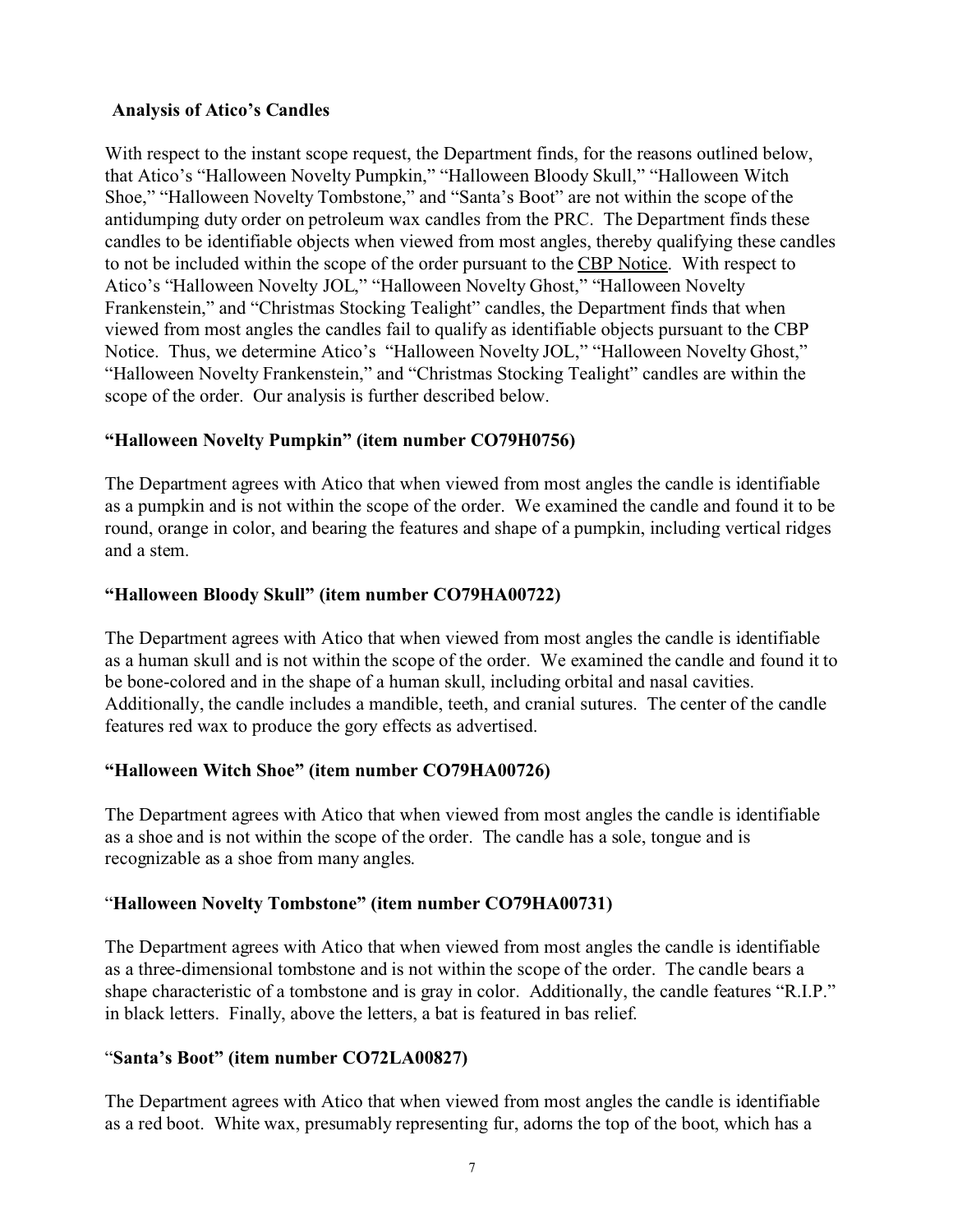black sole. As this candle is identifiable as a boot when viewed from many angles, it qualifies as an "identifiable object."

As discussed further below, the Department finds the following candles do not qualify for the novelty exception because these candles are not identifiable from multiple angles. Therefore, these candles are included within the scope of the order.

## **"Halloween Novelty JOL", "Halloween Novelty Ghost", "Halloween Novelty Frankenstein" (item number CO79HA00700)**

We disagree with Atico's assertion that the "Halloween Novelty JOL," "Halloween Novelty Ghost," or "Halloween Novelty Frankenstein" candles meet the Department's long-standing definition of "identifiable objects" for purposes of this order. <u>See, e.g.</u>, JC Penney Ruling; "Final Scope Ruling - Paperproducts Design, Inc.," November 22, 2004; and "Final Scope Ruling - Kohl's Department Stores, Inc.," January 10, 2006. With respect to all three candles, the specific features which make the candles identifiable are visible only from the front. All three candles, when viewed from the side, rear or top, are not recognizable as a jack-o'-lantern, ghost or Frankenstein monster, as claimed by Atico.

The "Halloween Novelty JOL," when viewed from the rear, is simply an orange sphere, a candle shape previously found to be included within the scope of the order. See, e.g., "Final Scope Ruling - Avon Products, Inc." at 7, n. 2 ("We would not consider a ball or sphere shape to be an identifiable object eligible for exclusion from the Order within the standards set forth in the July 1987 novelty candle exception."). Similarly, the "Halloween Novelty Ghost" is only identifiable as a ghost when viewed from the front. From the sides, the candle presents only the appearance of a white rounded form. Along similar lines, the "Halloween Novelty Frankenstein" candle bears identifiable markings only on the front (i.e., the facial features as described by Atico). From the top or rear the candle is a green and black candle of indeterminate form. Based on the foregoing, we find that each of these three candles is not recognizable as an identifiable object when viewed from most angles and, thus, these candles are included in the scope of the order.

## **"Christmas Stocking Tealight" (item number C072LA00970)**

We disagree with Atico's assertion that the "Christmas Stocking Tealight" candles represent identifiable objects for purposes of the scope of this order. The shape of these candles is ambiguous, and the product is not readily identifiable as a stocking, let alone a Christmas stocking, when viewed from any angle. Furthermore, the base of the candles precludes identifying the overall shape of the candle as any identifiable object.

Pursuant to the Department's change in practice, as described in the JC Penney Scope Ruling, if a candle is not in a shape specifically listed in the scope of the order, it will not automatically be excluded from the scope of the Order. See JC Penney Scope Ruling and note 5 supra. Instead, the Department will normally evaluate whether the candle possesses characteristics set out in the CBP Notice. We have evaluated whether the characteristics of the "Christmas Stocking Teaset" candle would exclude it from the scope of the order pursuant to the novelty candle exception detailed in the CBP Notice and our interpretation set forth in the JC Penney Scope Ruling. We